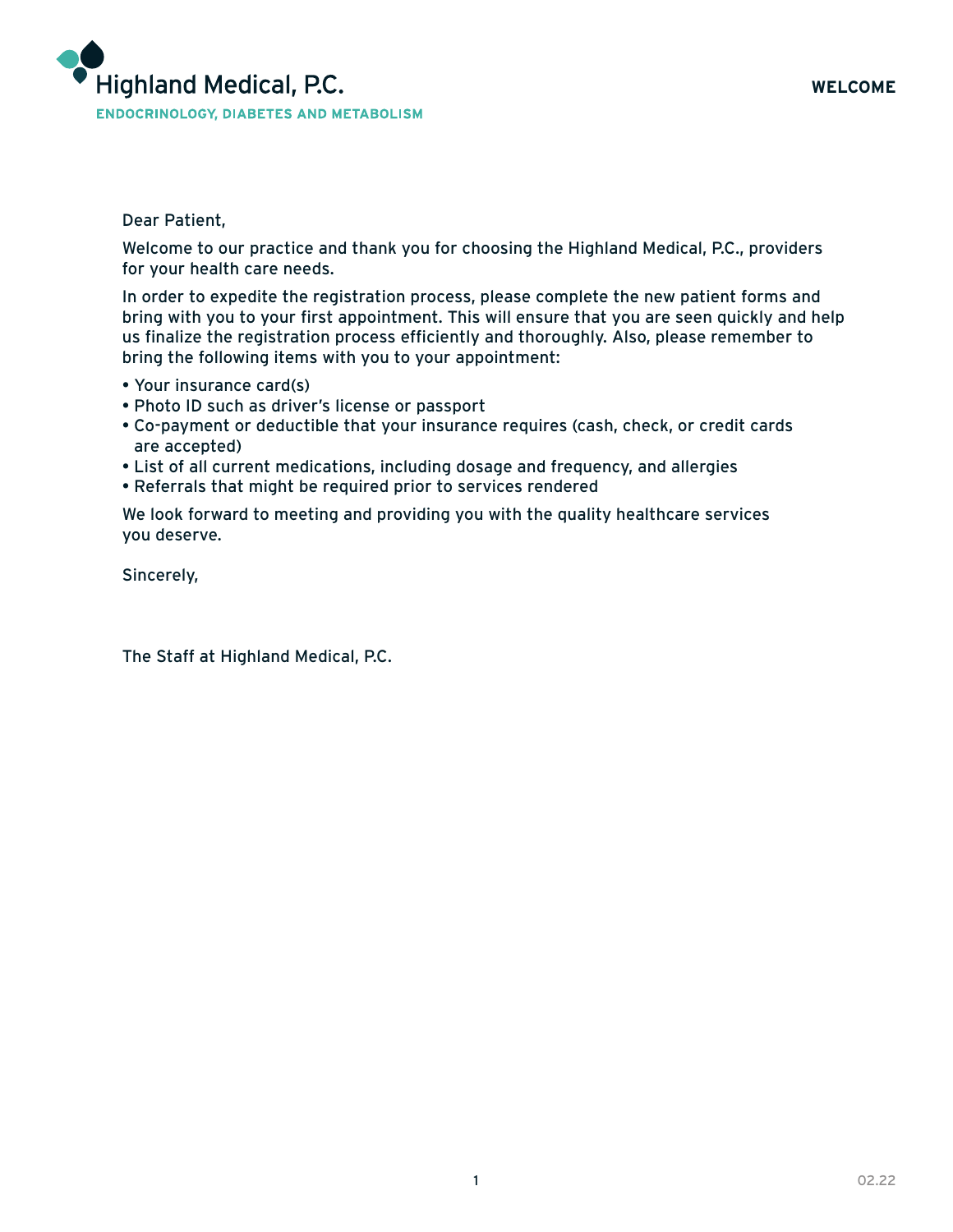

# **PATIENT INFORMATION:**

| last name                                                        | first name |                  | middle initial             |
|------------------------------------------------------------------|------------|------------------|----------------------------|
| marital status                                                   |            |                  | gender                     |
| street address                                                   |            |                  | city/state/zip             |
| home phone                                                       |            | cell             | work                       |
| email address                                                    |            |                  |                            |
| date of birth                                                    | race       | ethnicity        | preferred language         |
| occupation                                                       |            | employer         |                            |
| <b>INSURANCE INFORMATION:</b>                                    |            |                  |                            |
| primary insurance                                                |            | policy/ID number |                            |
| cardholder's name                                                |            | relationship     | cardholder's date of birth |
| street address                                                   |            |                  | city/state/zip             |
| secondary insurance                                              |            | policy/ID number |                            |
| cardholder's name                                                |            | relationship     | cardholder's date of birth |
| street address                                                   |            |                  | city/state/zip             |
| Is this a work-related injury or illness? (please circle) YES NO |            |                  |                            |
| REFERRING PHYSICIAN INFORMATION (if any):                        |            |                  |                            |
| referring physician                                              |            |                  |                            |
| telephone                                                        |            | fax              |                            |
| referring physician street address                               |            |                  | city/state/zip             |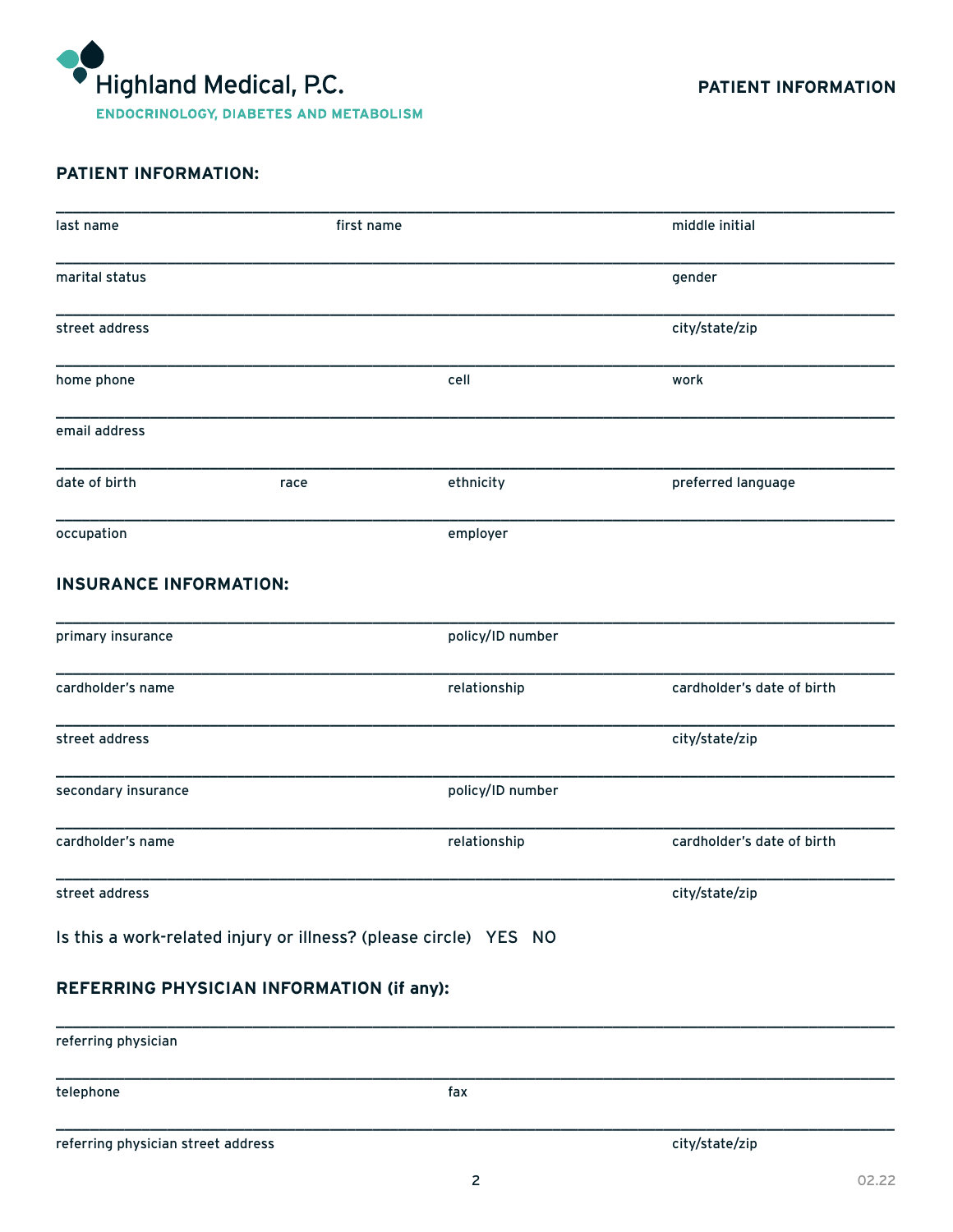

#### **ASSIGNMENT OF BENEFITS:**

I hereby authorize direct payment of medical benefits to Highland Medical, P.C., for services rendered. I understand that I am financially responsible for any charges not covered by my insurance carrier(s). This may include deductibles, co-payments, co-insurance, and denied (non-covered) services.

I certify that the information given by me in applying for payment is correct. I request that payment of authorized benefits be made on my behalf. A photocopy of these assignments shall be valid as an original.

| signature                               | date          |
|-----------------------------------------|---------------|
| name                                    | date of birth |
| signature of parent/guardian (if minor) | date          |

\_\_\_\_\_\_\_\_\_\_\_\_\_\_\_\_\_\_\_\_\_\_\_\_\_\_\_\_\_\_\_\_\_\_\_\_\_\_\_\_\_\_\_\_\_\_\_\_\_\_\_\_\_\_\_\_\_\_\_\_\_\_\_\_\_\_\_\_\_\_\_\_\_\_\_\_\_\_\_\_\_\_\_\_\_\_\_\_\_\_\_\_\_\_\_\_\_\_

\_\_\_\_\_\_\_\_\_\_\_\_\_\_\_\_\_\_\_\_\_\_\_\_\_\_\_\_\_\_\_\_\_\_\_\_\_\_\_\_\_\_\_\_\_\_\_\_\_\_\_\_\_\_\_\_\_\_\_\_\_\_\_\_\_\_\_\_\_\_\_\_\_\_\_\_\_\_\_\_\_\_\_\_\_\_\_\_\_\_\_\_\_\_\_\_\_\_

#### **RELEASE OF INFORMATION:**

I authorize Highland Medical, P.C., to release any necessary medical information to process my insurance claims.

| signature | date |
|-----------|------|
|           |      |

signature of parent/guardian (if minor) and the control of the control of the control of the control of the control of the control of the control of the control of the control of the control of the control of the control o

#### **GUARANTEE OF PAYMENT:**

In consideration of services rendered by Highland Medical, P.C., I, the undersigned, agree to pay Highland Medical, P.C., any co-payment, co-insurance or deductible mandated by my health insurance plan. In addition, I agree to pay for all services that are not covered by my health insurance plan provided that I am informed of same prior to rendering of said services.

| signature                               | date |      |  |  |
|-----------------------------------------|------|------|--|--|
|                                         |      |      |  |  |
| signature of parent/guardian (if minor) |      | date |  |  |

#### **PATIENT COMMUNICATIONS:**

In accordance with state and federal regulations, Highland Medical, P.C., wants to assure you that your personal medical information will be held in confidence and with the utmost respect. Please assist us in maintaining that confidence by completing this form. Please provide below the phone number(s) which we should use to contact you.

home phone cell work

\_\_\_\_\_\_\_\_\_\_\_\_\_\_\_\_\_\_\_\_\_\_\_\_\_\_\_\_\_\_\_\_\_\_\_\_\_\_\_\_\_\_\_\_\_\_\_\_\_\_\_\_\_\_\_\_\_\_\_\_\_\_\_\_\_\_\_\_\_\_\_\_\_\_\_\_\_\_\_\_\_\_\_\_\_\_\_\_\_\_\_\_\_\_\_\_\_\_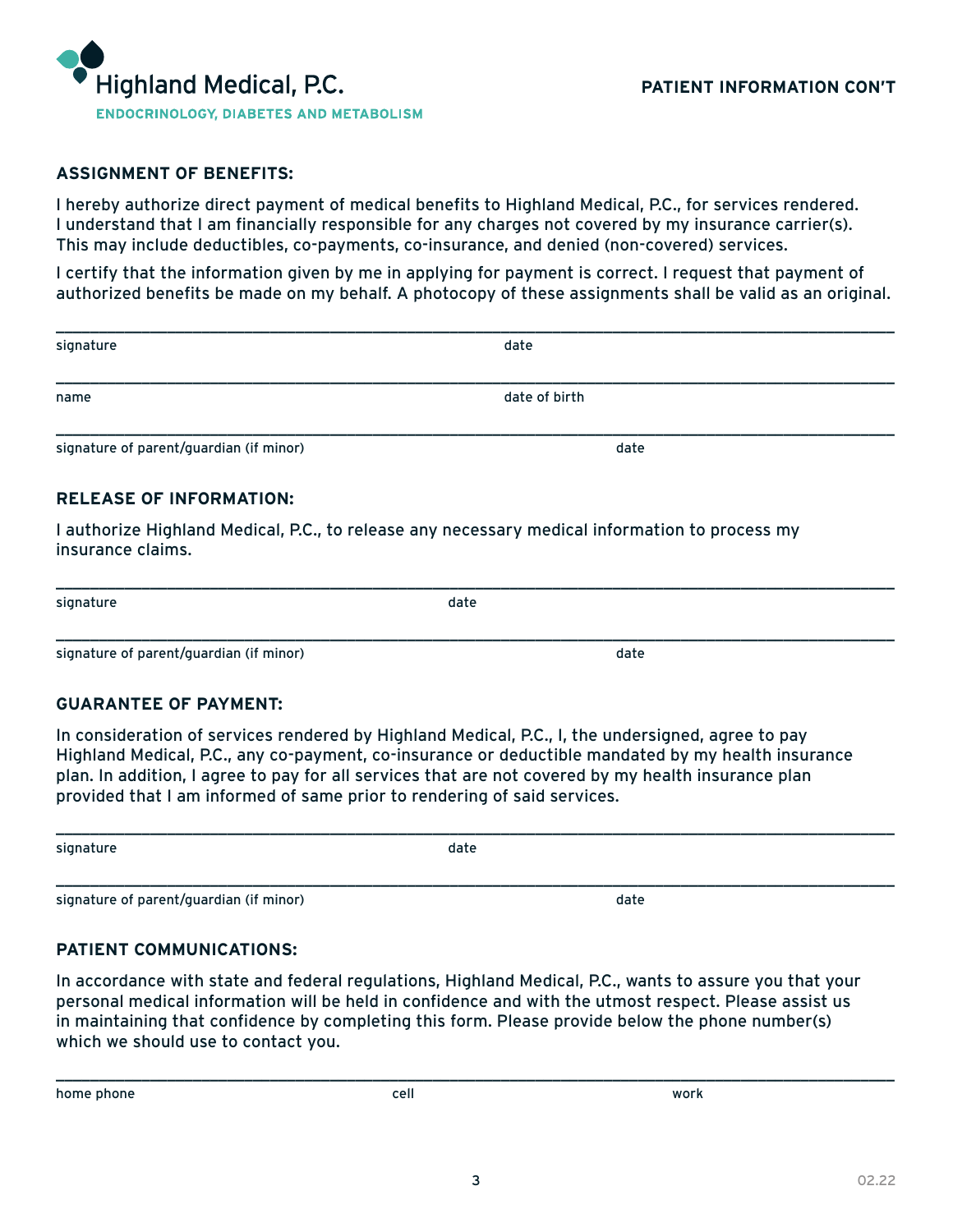

## **LEAVING A CONFIDENTIAL MESSAGE:**

Please indicate at which number, if any, you authorize us to leave a confidential voice message if we are unable to speak to you:

\_\_\_\_\_\_\_\_\_\_\_\_\_\_\_\_\_\_\_\_\_\_\_\_\_\_\_\_\_\_\_\_\_\_\_\_\_\_\_\_\_\_\_\_\_\_\_\_\_\_\_\_\_\_\_\_\_\_\_\_\_\_\_\_\_\_\_\_\_\_\_\_\_\_\_\_\_\_\_\_\_\_\_\_\_\_\_\_\_\_\_\_\_\_\_\_\_\_

Phone Number for Confidential Message: \_\_\_\_\_\_\_\_\_\_\_\_\_\_\_\_\_\_\_\_\_\_\_\_\_\_\_\_\_\_\_\_\_\_\_\_

| <b>Initial Here:</b> |  |  |  |
|----------------------|--|--|--|
|                      |  |  |  |

#### **USE OF EMAIL:**

Please indicate whether we can send information to you by email: YES NO

|  |  | email address |
|--|--|---------------|
|--|--|---------------|

### **EMERGENCY CONTACT:**

Is there any person that you want us to contact in the event of an emergency or if we are unable to reach you?

| name                                  | relationship   | phone number                                                                                                   |  |
|---------------------------------------|----------------|----------------------------------------------------------------------------------------------------------------|--|
| street address                        | city/state/zip |                                                                                                                |  |
| listed above if I cannot be reached.  |                | $\Box$ I give Highland Medical, P.C., permission to discuss my personal health information with the individual |  |
| name                                  | relationship   | phone number                                                                                                   |  |
| street address                        | city/state/zip |                                                                                                                |  |
| listed above if I cannot be reached.  |                | $\Box$ I give Highland Medical, P.C., permission to discuss my personal health information with the individual |  |
| the guidelines I have outlined above. |                | I understand that Highland Medical, P.C., will adhere to the regulations outlined by HIPAA and will follow     |  |
| signature                             |                | date                                                                                                           |  |

signature of parent/guardian (if minor) and the state of parent of parent of the state of the state of the state of the state of the state of the state of the state of the state of the state of the state of the state of th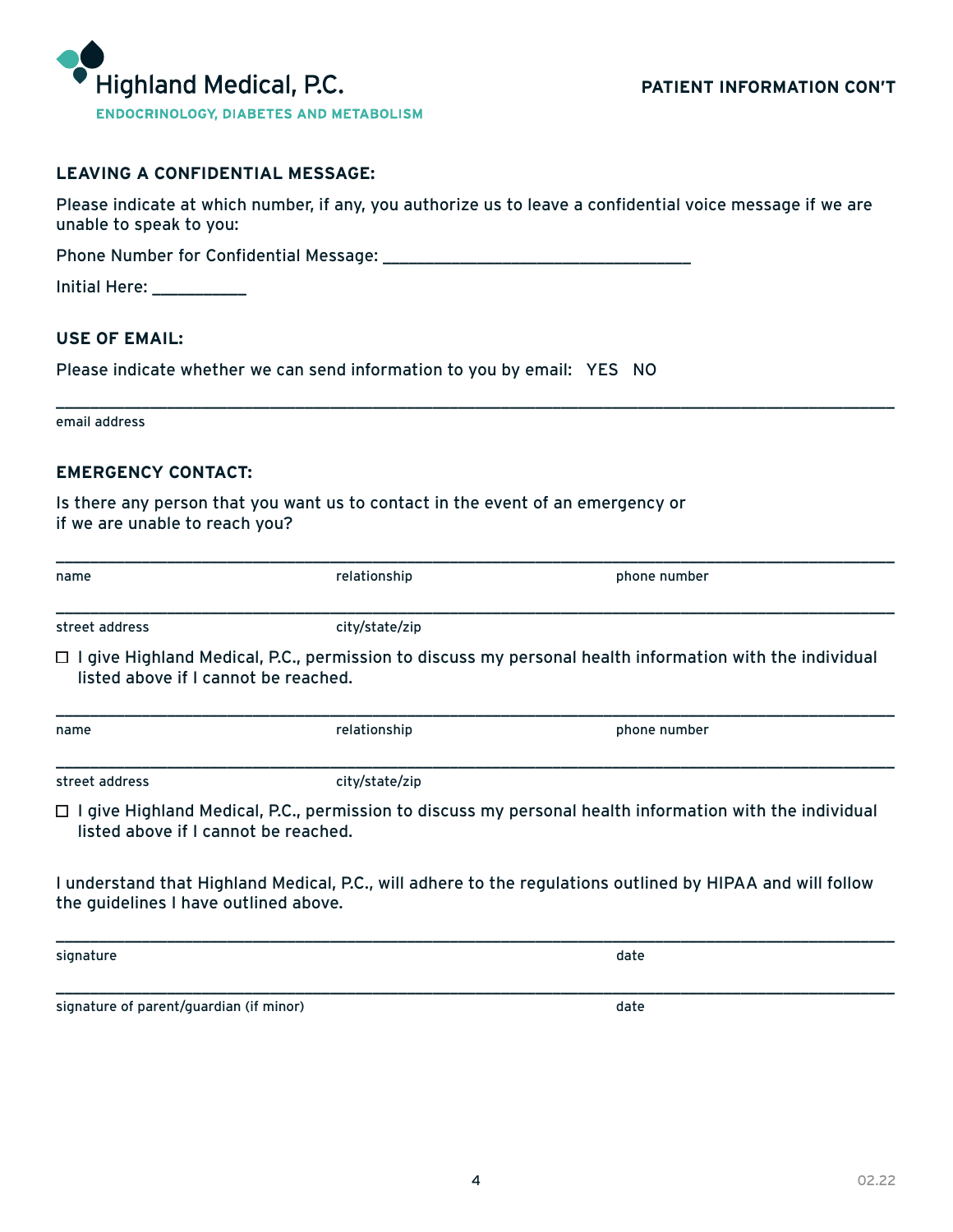

Over the past few years, the number of different health insurance programs has increased at a significant rate. Even within one insurance company, there may be several programs with varying benefits and requirements. There is no way we can possibly know, or keep up to date with each insurance company's policies, programs, and provisions.

Some programs require a specific facility be used for your radiology and laboratory tests. Some programs require pre-authorizations and notification of hospital and ER visits. It is your responsibility to know:

- 1. Whether this office is participating with your insurance company and if they will cover physicals, immunizations, surgeries, etc.
- 2. To advise this office of your insurance requirements in advance, each and every time we provide a service. We will do our very best to comply with any responsible requirements your insurance company may have.

Please understand that if we have not been advised in advance of your insurance requirements or conditions and we provide a service or use a laboratory that is outside your insurance, you will be responsible for the appropriate fees. In addition, there may be times where we may not be able to obtain a consultant or laboratory that participates with your insurance. It is up to you to work this out with your insurance company.

Unless you carefully follow your insurance company's regulations, they may decline all or part of your claim. Your insurance carrier should have provided you with a phone number to use if you have any questions about your coverage.

\_\_\_\_\_\_\_\_\_\_\_\_\_\_\_\_\_\_\_\_\_\_\_\_\_\_\_\_\_\_\_\_\_\_\_\_\_\_\_\_\_\_\_\_\_\_\_\_\_\_\_\_\_\_\_\_\_\_\_\_\_\_\_\_\_\_\_\_\_\_\_\_\_\_\_\_\_\_\_\_\_\_\_\_\_\_\_\_\_\_\_\_\_\_\_\_\_\_

I acknowledge receipt of this information.

patient signature date date of the state of the state of the state date of the state of the state of the state o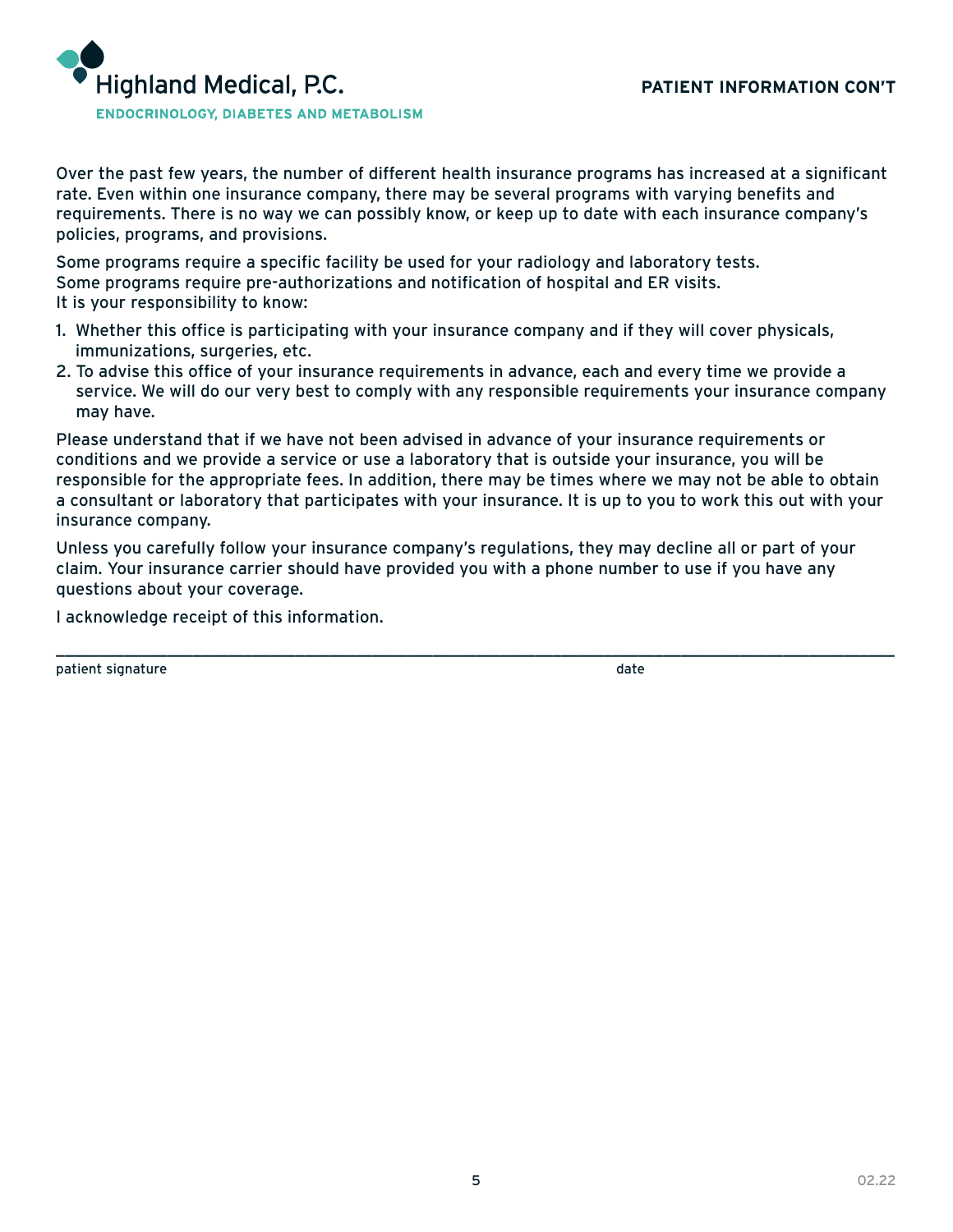

#### **ACKNOWLEDGMENT OF RECEIPT OF PRIVACY PRACTICES NOTICE:**

I have received a copy of the Highland Medical, P.C., Notice of Privacy Practices written in plain language. The notice provides in detail the use and disclosures of my protected health information that may be made by this practice, my individual rights, how I may exercise these rights and the practice's legal duties with respect to my health information.

I understand that Highland Medical, P.C., reserves the right to change terms of its Notice of Privacy Practices and make changes regarding all protected health information resident at, or controlled by, this practice. If changes occur, this practice will provide me with a revised Notice of Privacy Practices upon request. Furthermore, I understand that without my signed consent, medical information will not be released to any unauthorized individuals.

| patient name                            | date of birth |
|-----------------------------------------|---------------|
| patient signature                       | date          |
| signature of parent/guardian (if minor) | date          |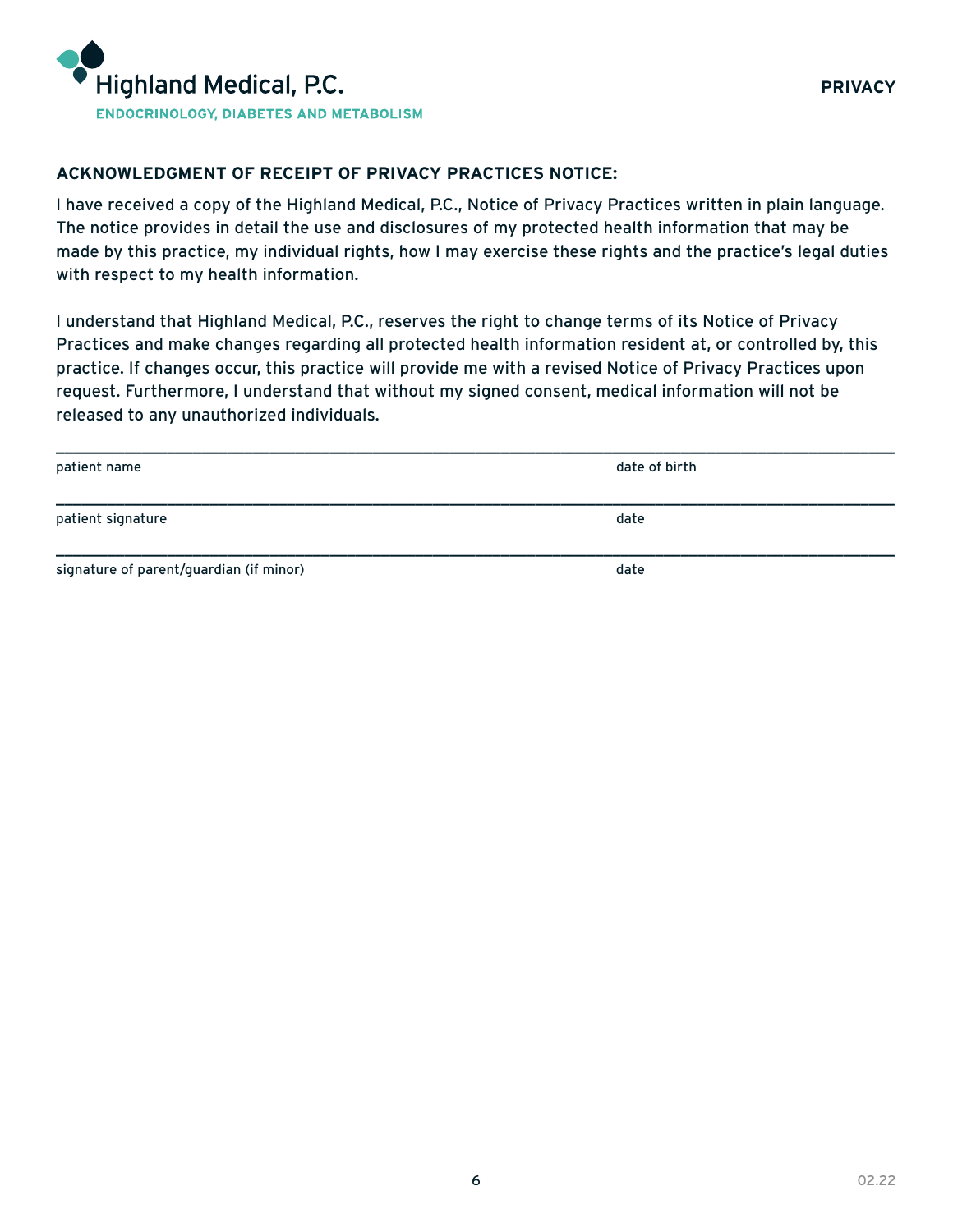# Highland Medical, P.C.

## **MEDICAL HISTORY**

| Name:                                                                                                                                                                                                                          | Date: | Date of Birth:                                        |
|--------------------------------------------------------------------------------------------------------------------------------------------------------------------------------------------------------------------------------|-------|-------------------------------------------------------|
| Referring Physician: National Physician American Control Control Control Control Control Control Control Control Control Control Control Control Control Control Control Control Control Control Control Control Control Contr |       | Reason For Visit: The Season of The Season For Visit: |
| Sex: Male or Female<br>Marital Status: M S D W                                                                                                                                                                                 |       |                                                       |
| Occupation:                                                                                                                                                                                                                    |       |                                                       |

| <b>Medical Illnesses</b> | Year of Diagnosis |  |  |
|--------------------------|-------------------|--|--|
|                          |                   |  |  |
|                          |                   |  |  |
|                          |                   |  |  |
|                          |                   |  |  |

| Operations | Year | Hospital | Surgeon |
|------------|------|----------|---------|
|            |      |          |         |
|            |      |          |         |
|            |      |          |         |

## Do you have, or have you ever had, any of the following? (Check all that apply.)

| <b>Diabetes</b>              | Asthma                 | <b>Rectal Pain</b>            | <b>Late Night Urination</b> |
|------------------------------|------------------------|-------------------------------|-----------------------------|
| Arthritis                    | <b>Tuberculosis</b>    | <b>Change in Bowel Habits</b> | <b>Urinary Frequency</b>    |
| <b>Phlebitis/Blood Clots</b> | Emphysema (COPD)       | <b>Blood/Mucus in Stool</b>   | <b>Kidney Stones</b>        |
| <b>High Blood Pressure</b>   | <b>Chronic Cough</b>   | <b>Black Tarry Stools</b>     | Abnormal Vaginal Bleeding   |
| <b>Heart Attack</b>          | Nausea/Vomiting        | <b>Weight Loss</b>            | Normal PAP in Last 2 Years  |
| Chest Pain (Angina)          | <b>Diarrhea</b>        | Loss of Appetite              | <b>High Cholesterol</b>     |
| <b>Shortness of Breath</b>   | Constipation           | Jaundice                      | Depression                  |
| <b>Stroke</b>                | <b>Rectal Bleeding</b> | Heartburn                     | <b>Thyroid Problems</b>     |
| <b>Irregular Periods</b>     | Osteoporosis           | <b>Vitamin Deficiency</b>     | <b>Excess Hair Growth</b>   |
| Menopause                    | Infertility            | <b>Erectile Dysfunction</b>   | <b>Excess Hair Loss</b>     |
| <b>Bariatric Surgery</b>     | <b>Tummy Tuck</b>      | Liposuction                   | <b>High or Low Calcium</b>  |

## Family history of cancer, heart disease, diabetes, thyroid problems, high blood pressure, obesity.

| Who | What Type |
|-----|-----------|
|     |           |
|     |           |
|     |           |
|     |           |
|     |           |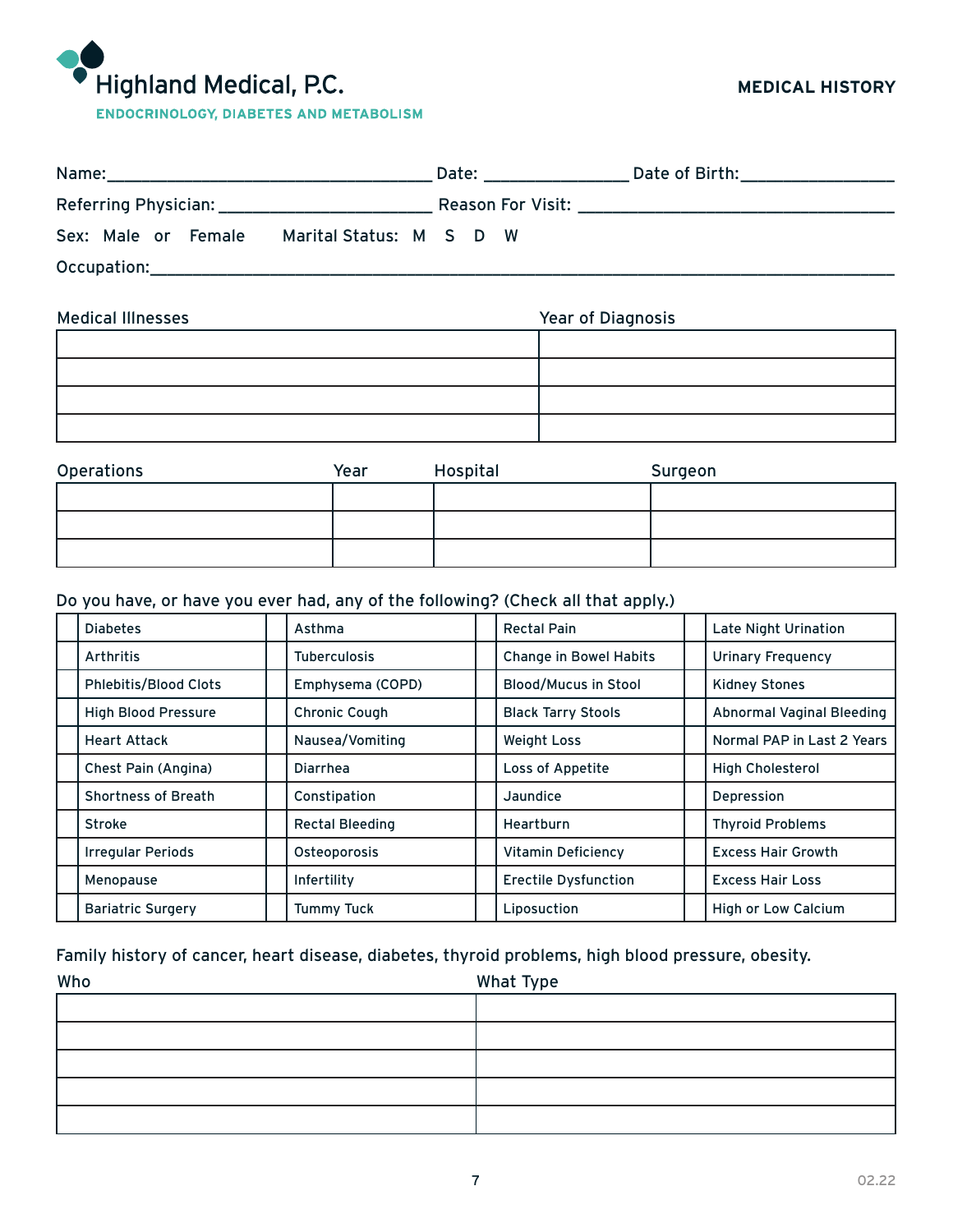

| Drug Allergies | Reaction |
|----------------|----------|
|                |          |
|                |          |
|                |          |

| Smoking                 | <b>Alcohol Use</b> |
|-------------------------|--------------------|
| Current, Former, Never: | Yes No             |
| Duration:               | Duration:          |
| Amount Per Day:         | Amount Per Day:    |

# **FOR FEMALE PATIENTS:**

| Last normal period:          |                                  | Any post menopausal bleeding? |                        |
|------------------------------|----------------------------------|-------------------------------|------------------------|
| Do you examine your breasts? |                                  | Last mammogram and where?     |                        |
| Last PAP test:               | Do you take birth control pills? |                               | Could you be pregnant? |

# **FOR OFFICE USE ONLY:**

| Height:                |  |
|------------------------|--|
| Weight:                |  |
| <b>Blood Pressure:</b> |  |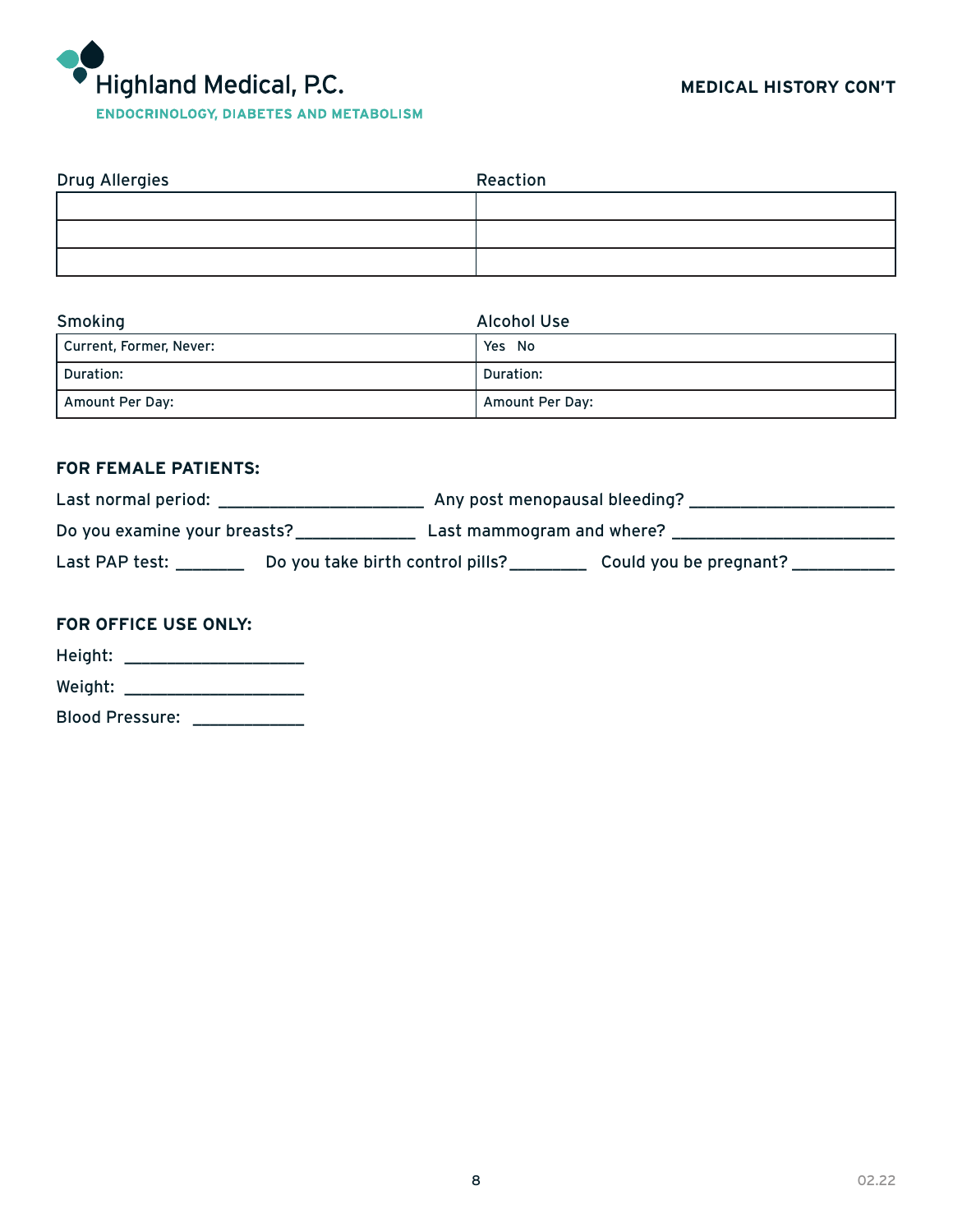

| name | date of birth |
|------|---------------|
|      |               |

pharmacy pharmacy phone number

Please include all prescriptions, as well as all over the counter (OTC) medications, and vitamins/supplements taken on a regular basis.

| Dose | Frequency |
|------|-----------|
|      |           |
|      |           |
|      |           |
|      |           |
|      |           |
|      |           |
|      |           |
|      |           |
|      |           |
|      |           |
|      |           |

I do not take any medications consistently. (check here) \_\_\_\_\_\_\_\_\_\_\_\_\_\_\_\_\_\_\_\_\_\_\_

Consent to check medication history? Yes\_\_\_\_ No \_\_\_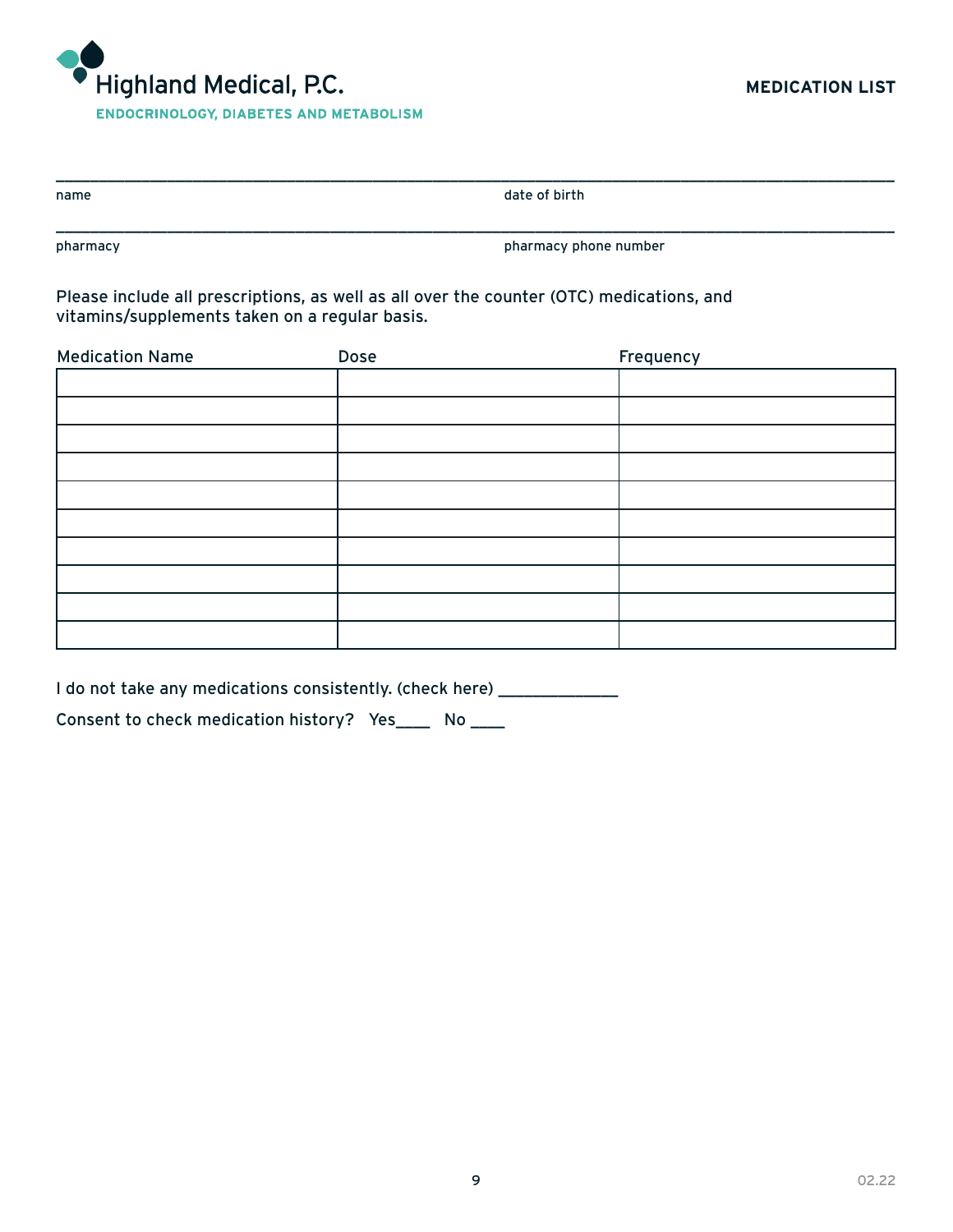

#### Dear Patient,

According to HIPAA Federal Regulations, each patient must be assured that his/her medical records are held in the strictest confidence. In order for Highland Medical, P.C., to comply with regulations, we ask that you take a moment to complete the following questionnaire.

Your signature is required where requested.

With what individuals may we discuss medical history, test, or lab results?

| name                                       | relationship to patient |  |
|--------------------------------------------|-------------------------|--|
| name                                       | relationship to patient |  |
| name                                       | relationship to patient |  |
| Where may we contact you?: (please circle) |                         |  |
|                                            |                         |  |
|                                            |                         |  |
|                                            |                         |  |
|                                            |                         |  |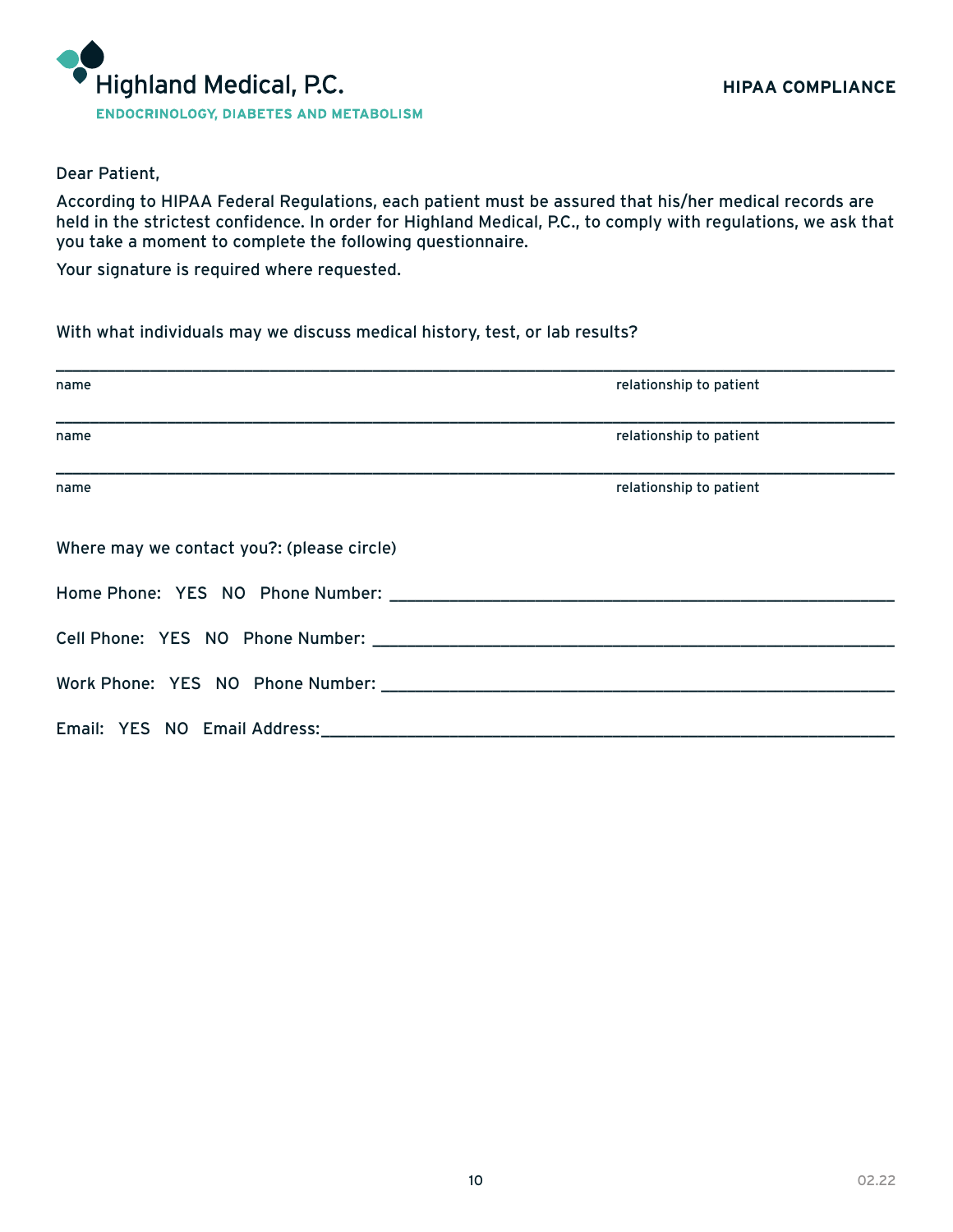

I understand the Highland Medical, P.C., will adhere to the regulations as outlined by HIPAA and will follow the guidelines I have outlined above.

I have received Highland Medical, P.C., notice of Privacy Practices written in plain language. This notice provides in detail the use and disclosures of my protected health information that may be made by this practice, my individual rights, how I may exercise these rights and the practice's legal duties with respect to my health information.

I understand that Highland Medical, P.C., reserves the right to change the terms of its Notice of Privacy Practices and make changes regarding all protected health information resident at, or controlled by, this practice. If changes occur, this practice will provide me a revised Notice of Privacy Practices upon request. I also understand that without a signed consent form the patient, medical information will not be released to any unauthorized individuals.

| patient name                            | date of birth |
|-----------------------------------------|---------------|
| patient signature                       | date          |
| signature of parent/guardian (if minor) | date          |